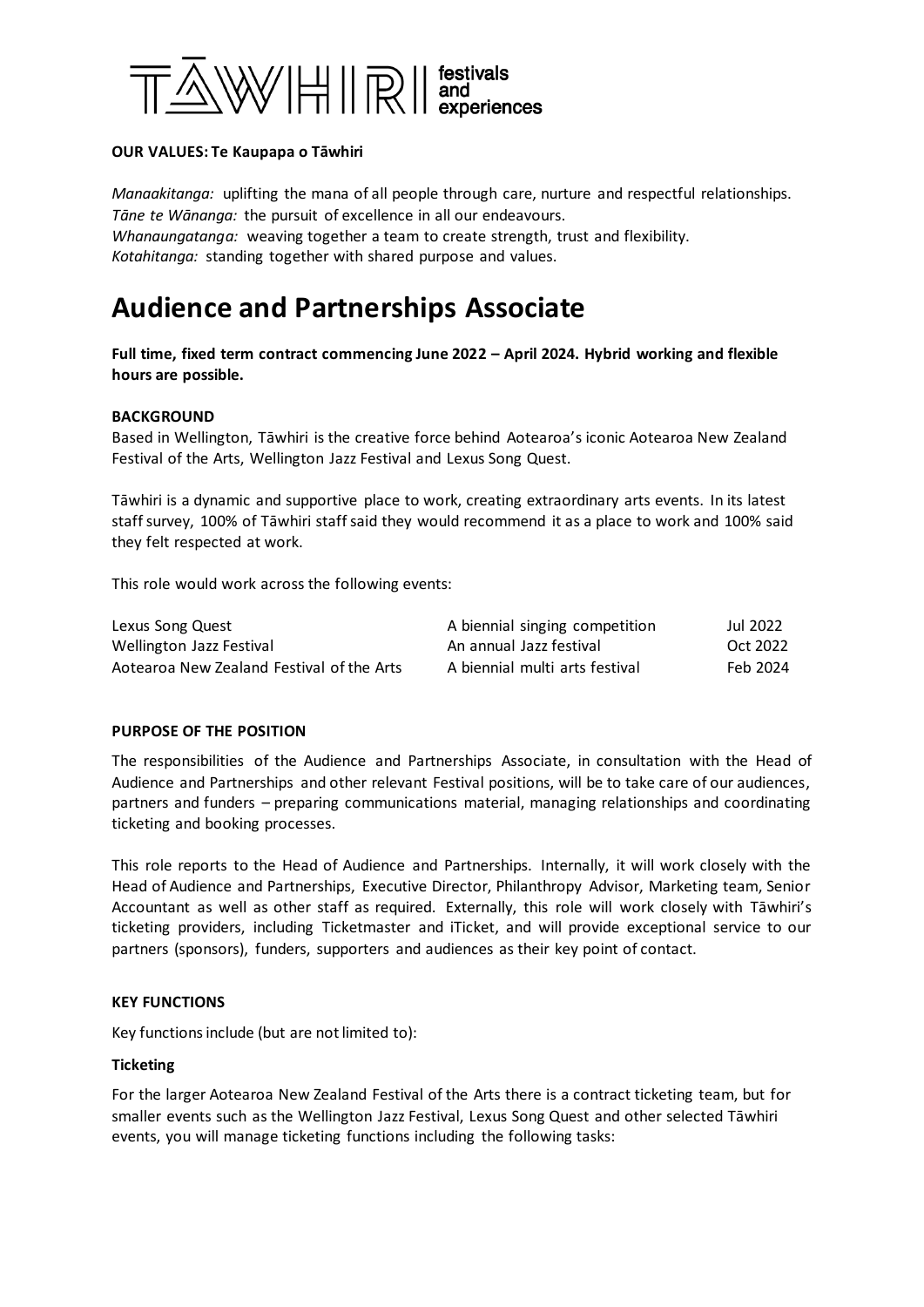

- Develop a comprehensive critical path detailing all key aspects of the ticketing process working closely with designated ticketing providers, this may include working with multiple systems.
- Ensure that all Ticketing Agency contractual requirements are met including booking office services and hours, staffing, equipment, fees and staff event knowledge.
- Provide the ticketing agency with all details needed to enable events to go on sale in a timely fashion. This will include all pre-sale and general sale dates, seating maps, event details, event descriptions, ticket layout, prices and warnings. This information is to be regularly checked for accuracy.
- Gain and document information about all Festival venues, including seating plans, sightlines, disabled access, front of house facilities, and any other relevant information. Work closely with relevant venues and Tāwhiri's technical team to gather required information and check accuracy.
- Keep an accurate schedule of all Tāwhiri events, venues, dates, intervals and ticket prices. Make this information available to all relevant staff as required.
- In association with relevant Tāwhiri staff, the Head of Audience and Partnerships and Ticketing Agencies, develop pricing structures and offers as required for all relevant venues and events. This information is to be provided to the relevant Ticketing Agencies. Ensure any sales offers are approved and communicated to the ticketing provider in a timely fashion.
- Deliver a high level of customer service to all Tāwhiri stakeholders including Staff, Board, Patrons, Partners, Media, Artists, Funders, Embassies, MPs, Visiting Directors, Culture Club Supporters:
	- Process and distribute all complimentary and paid tickets
	- Respond promptly to customer inquiries
	- Effectively handle and resolve customer complaints
	- Identify and assess customers' needs to achieve a high level of satisfaction
- Prepare:
- Booking instructions and ticket information panels for relevant Tāwhiri event publications
- Patron, Partner and Industry booking forms and instructions
- Seating maps for relevant publications and website
	- And other relevant outputs
- Assist with the delivery of door sales and effective customer service during Tāwhiri events as required.

# **Customer Relationship Management**

- Be the CRM guardian, manage Tawhiri's databases and ensure data best practice upheld.
- Ensure current database is segmented effectively for targeted bespoke campaigns as required.
- Ensure current database is clean and up-to-date, without duplicates.
- Act as the organisation's privacy officer, overseeing adherence to relevant legislation including the Privacy Act and Unsolicited Electronic Messages Act.
- Oversee data transfers as required from Ticketmaster and iTicket into Tāwhiri's database, ensuring data is cleaned & deduplicated. 2022 Aotearoa New Zealand Festival of the Arts sales data, for example.
- Working closely with the finance team, ensure all Culture Club data is up-to-date and accurate in the system and ensure this mirrors other business systems, Wagtail for example.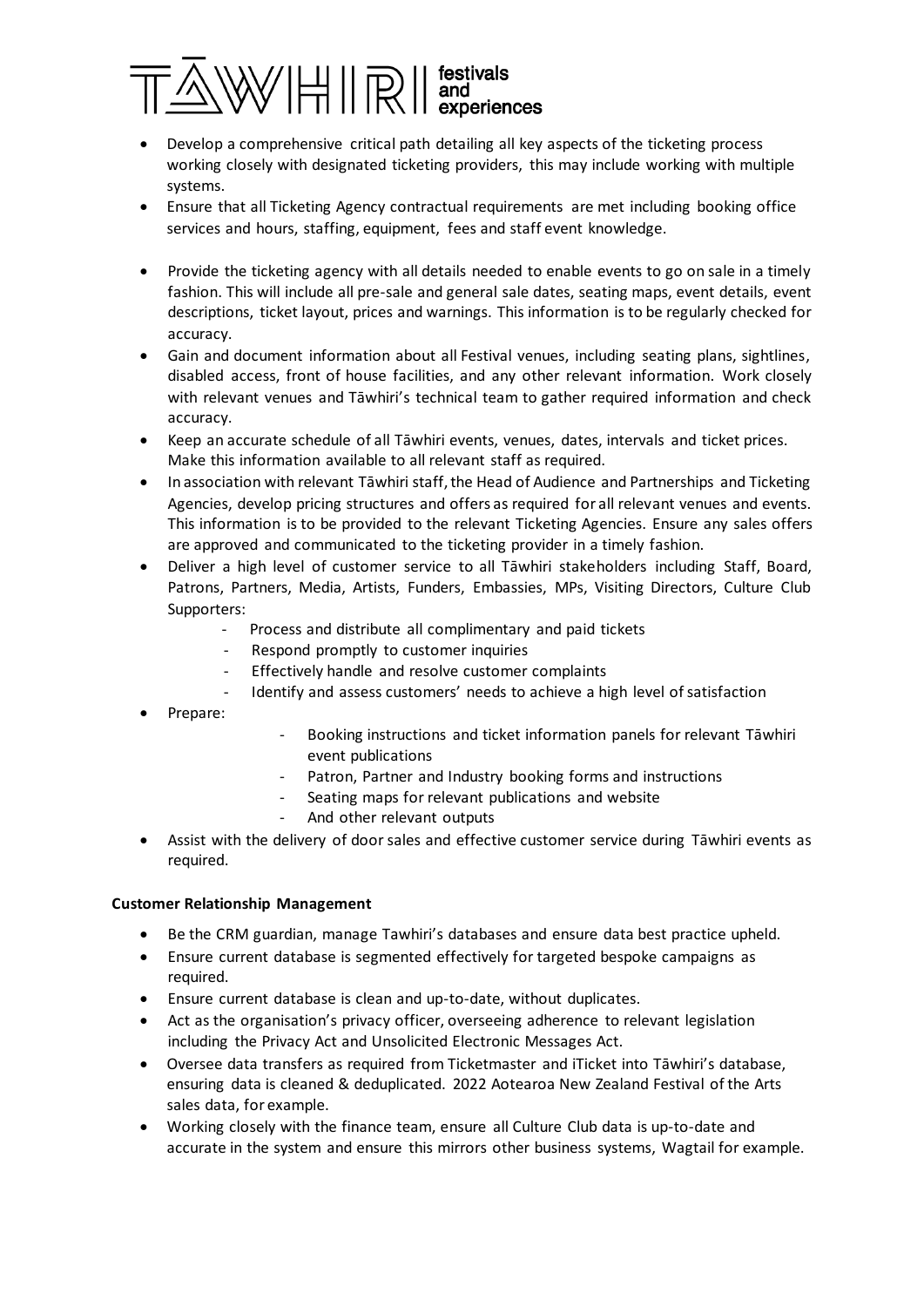

- Ensure required Culture Club communications (emails and phone calls) regarding expiring cards and suchlike are actioned in a timely fashion.
- Manage the Culture Club inbox, replying to all enquiries in a timely manner and elevating any actions to Head of Audience and Partnerships and Finance Manager as needed.
- Work with and support the Philanthropy advisor and ensure all Patron Data is up to date in the system and relevant insights recorded.
- Regularly review database to ensure relevant data is being collected and stored, and data is accurate.
- Oversee direct customer communications as required.
- Attend relevant training sessions, Tāwhiri events and functions as a team member.

# **Partnerships and Philanthropy Support:**

- Support with Partner and funder post-event report development, including providing relevant statistics and insights, gathering required information from different departments and writing reports as needed in line with funder guidelines and partner requirements.
- With guidance and support from the Head of Audience and Partnerships, manage and submit funding applications for Tāwhiri's events as required.
- Support with the development of corporate partnership proposals.
- Support with the development of the Culture Club engagement campaign working closely with the Head of Audience and Partnerships, Philanthropy Advisor and Marketing Campaign Lead. This campaign will focus on:
	- Engaging with and thanking existing culture club supporters
	- Driving new support
	- Gaining valuable insights
	- Data updates
	- Seeking moderate increase in investment where appropriate
	- Overseeing Culture Club re-engagement calls/communications
- Support the marketing team as required with development of Culture Club and key stakeholder communications, including: *The Insider* (Culture Club enewsletter) and *ARTicle* (bi-weekly digital magazine).
- Support the finance team with Culture Club payment follow ups as required.
- Support Philanthropy advisor with Philanthropy tasks as required, including prospect research, website updates, communications and collateral development.
- Monitor and manage partnership deliverables including payments (working closely with the finance team) and ensure all contractual benefits are delivered in a timely manner.
- Research and propose new funding and corporate partnership opportunities across New Zealand and beyond (where relevant).

# **Monitoring and Reporting**

- Monitor all complimentary ticket requirements and advise the Head of Audience of Partnerships ahead of time if we are approaching the event budget allocation.
- Liaise with the Finance department over all payments, ticket sales, income, banking, reconciliation and reporting.
- Ensure that all complimentary tickets are signed off by the Executive Director before processing.
- Work with the Executive Director and Finance team to ensure that regular sales reports and figures are obtained daily.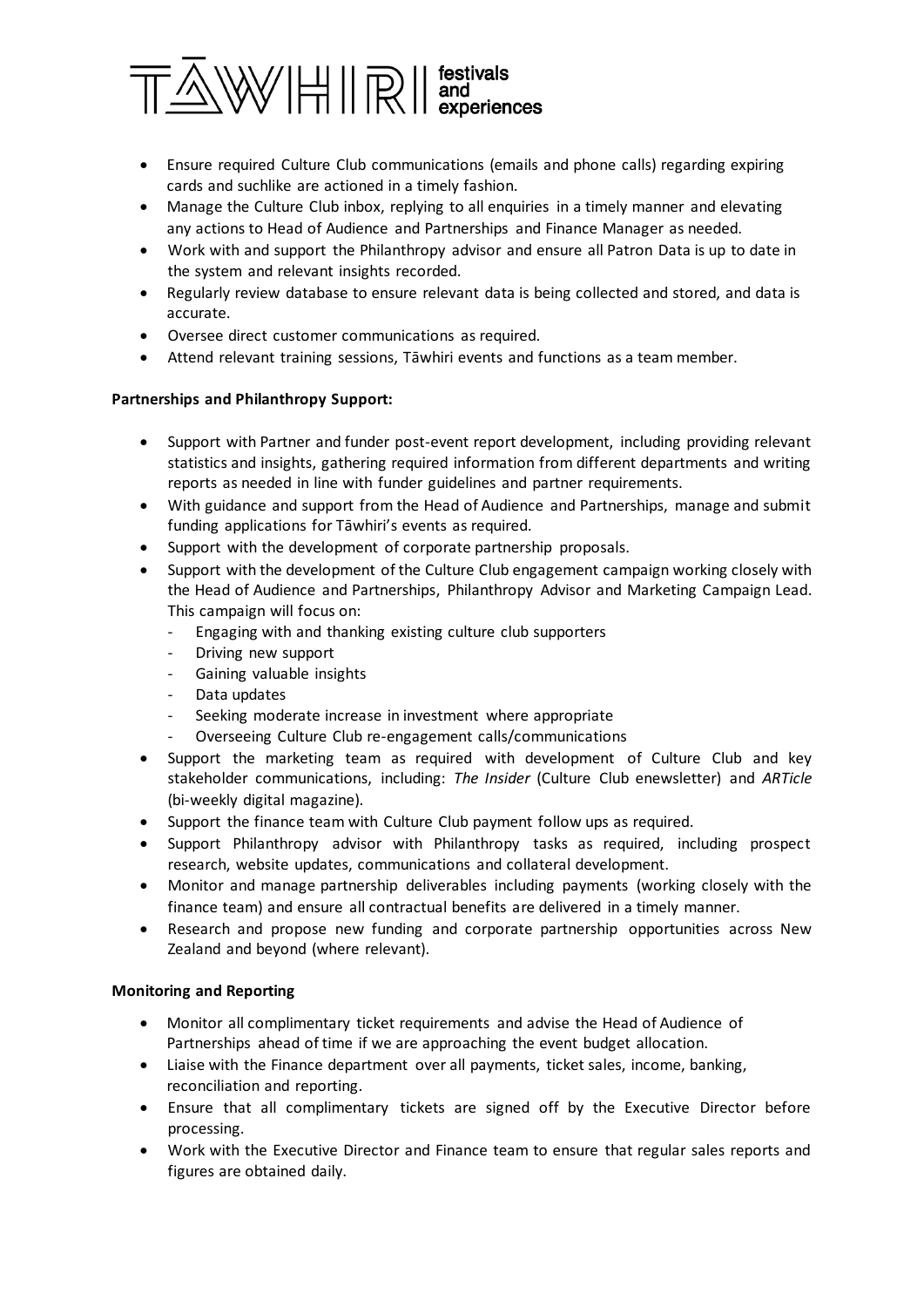

- Work with the ticketing agency in gaining access to any online reporting systems.
- Provide a detailed Ticketing Report for relevant Tāwhiri's events, including (but not limited to) a detailed breakdown of sales, strengths and weaknesses and areas of improvement in relation to the position.
- Identify any potential risks/issues with the Head of Audience and Partnerships in a timely manner so that they can be addressed effectively.
- Provide data insights as required, for example, comparatives with past years.
- Support the Marketing team with relevant datasets as required.

# **Inclusivity / Access**

- With all staff, work proactively to meet the goals of the Tāwhiri's interculturalism policy and access initiatives.
- Work closely with our Pou Māori to deliver bilingual marketing communications where appropriate and agreed, including reports, proposals, website, enewsletters and more.

## **Marketing Support**

In addition to providing required datasets for relevant events and supporting the marketing team with Culture Club and ARTicle communications, the Audience and Partnerships Associate may also be required to support with other marketing functions as required, these duties may include:

- Website updates
- Email communications support, including campaign set up

The Audience and Partnerships Associate will also be required to perform other duties as required.

## **KEY CAPABILITIES**

The key capabilities of the role are:

- Exceptional written and verbal communication skills.
- Proven experience in a customer facing role, both on the telephone and in person.
- Energy and enthusiasm for Tāwhiri events and programmes.
- Highly computer literate, with previous experience using ticketing software an advantage.
- An ability to remain calm and professional under pressure.
- Strong ability to manage own workload, prioritise workflow and deliver to deadlines.
- An understanding of the event marketing process.
- Exceptional attention to detail.
- Strong analytical skills.
- Understanding of CRM and the customer journey.
- Understanding of data privacy, security and hygiene.
- Database management experience.
- Experience with donor and stakeholder management.
- Strong Excel and data manipulation skills.